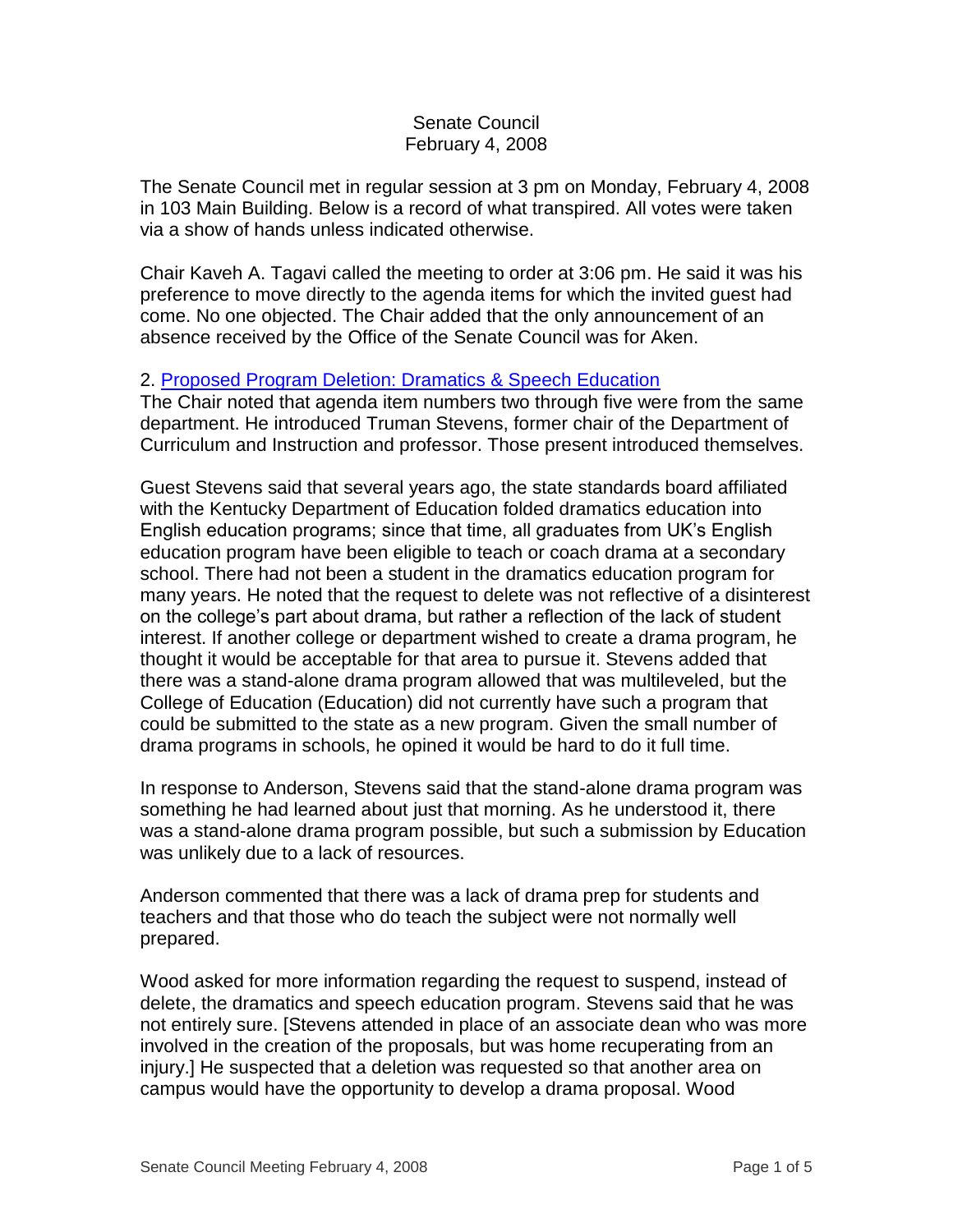expressed concern that if the program were deleted, any request for a similar, new program would require a much greater review.

In response to a comment by Randall, Stevens said that in the 36 years he had been at UK, he learned that there were some fields for which Education was very well equipped – faculty were available to teach science education, math education, social studies education etc. but he did not recall any instance in which there was a faculty member with a specialty preparation in dramatics education. He made it clear that he was not saying such a specialization was not worthwhile, but rather that Education did not have a faculty member to work in that area, and any expansion of dramatics would require hiring one to two more faculty members to develop and manage such a program, which was unlikely.

Provost's Liaison Greissman asked if the secondary English major program was flexible enough that a student could take the required English and curriculum courses and have the opportunity to do a minor in dramatics. Stevens said that the program was not currently set up in that fashion, since the curriculum was already fairly full. He explained that several years ago, the department moved the content area focus to the undergraduate level, with the professional development done at the level of a master's degree. He said he could not speak for the department, but Greissman's suggestion sounded reasonable to him. He said he would be willing to encourage the English education faculty to look into it. Stevens thought it was reasonable to have some additional content focusing on drama.

Greissman referred to Steven's early statement that the deletion was marketdriven – he opined that along with the problem of students not being able to find jobs as drama teachers, there was also a problem if there was no way to have such specialization folded into the existing program. He noted that many high school teachers had dual specialties.

A brief discussion followed regarding the possibility of suspending the program instead of deleting it. Stevens said that he thought the suspension requests for the other programs (Secondary Spanish, German, French and Classics Education) were a result of the creation of the master's degree in teaching world languages (MAT) in the Department of Modern and Classical Language, Literature and Culture; if the secondary language education courses were suspended instead of deleted, they could more easily be resurrected if the teaching world languages proposal did not work out.

There was additional discussion among SC members and Stevens on the merits of suspension versus deletion. SC members again expressed concern about deleting the program. Stevens agreed to discuss the merit of suspension versus deletion with other members of his department, especially the associate dean who primarily had worked on the proposals. The Chair said that both the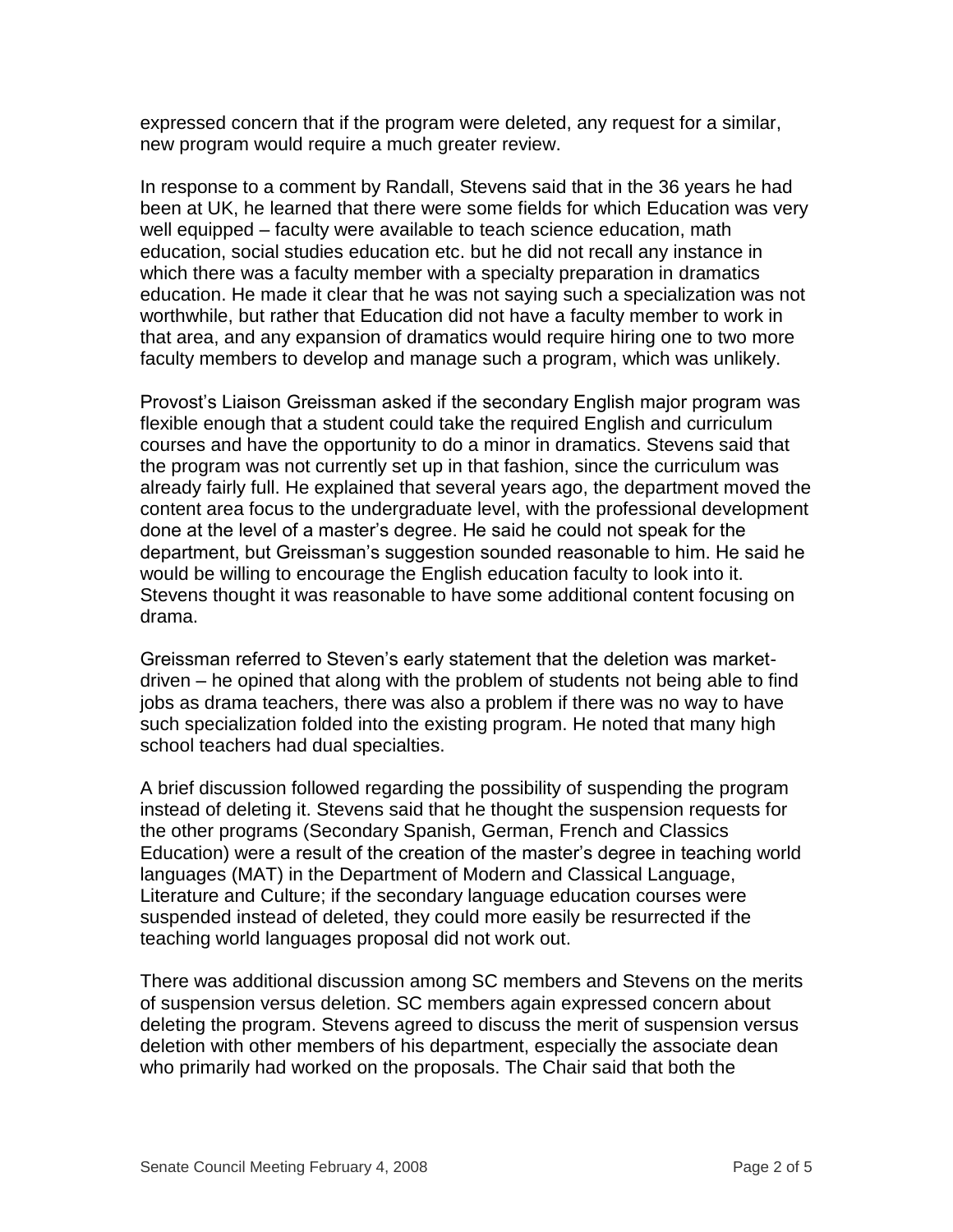associate dean and Stevens could return to any future SC meeting for a continuation of the discussion.

The Chair asked if there were any objections to reviewing the four language education programs at the same time. There were no objections.

3. [Proposed Program Suspension: Secondary Spanish Education](http://www.uky.edu/USC/New/files/20080204/Secondary%20Spanish%20Edu-Prog%20Suspension_Complete.pdf)

- 4. [Proposed Program Suspension: Secondary German Education](http://www.uky.edu/USC/New/files/20080204/Secondary%20German%20Edu-Prog%20Suspension_Complete.pdf)
- 5. [Proposed Program Suspension: Secondary French Education](http://www.uky.edu/USC/New/files/20080204/Secondary%20French%20Edu-Prog%20Suspension_Complete.pdf)

6. [Proposed Program Suspension: Secondary Classics Education](http://www.uky.edu/USC/New/files/20080204/Secondary%20Classics%20Edu-Prog%20Suspension_Complete.pdf)

The Chair asked if there were any comments on agenda items three, four, five or six. Stevens said that the new MAT programs seemed to have gotten off to a good start.

Finkel asked for clarification of what EDC 362 was. Stevens responded that EDC 362 was a field experience class in secondary education. Admission to the master's program with initial certification for high school teachers requires that applicants had 100 documented and evaluated hours in the high school subject area of specialization, e.g. French, math, science, etc. EDC 362 set up the field experience and gave students an opportunity to reflect on paper regarding their experiences. Its purpose was to help students decide if secondary school teaching is truly the career desired by the student.

Finkel said he was surprised that EDC 362 was the only course in education required of a master's student who had an emphasis on foreign languages. He expressed the same sentiment at the lack of an educational theory course. Stevens said that educational theory was taught by Education, and that students took the language classes in the respective language departments. The graduate classes taken in Education dealt with learning and development. The master's degree included work within the foreign language department and Education. Although he did not have the information with him, Stevens guessed that 12 to 15 hours of courses in Education were involved in the master's program.

Finkel stated that the wording on the program suspension form was not clear to him, regarding the number of hours taken in Education. Stevens replied that when there was teacher certification prep in foreign languages, some undergraduate courses were taken in Education, including EDC 362. There were also specialized courses for the teaching of foreign languages that his department tried to offer, but there was no language educator in their faculty. That was part of the reason they were so supportive of the MAT program.

In response to Finkel's question about the soon-to-be-suspended programs, Greissman stated that students who were in secondary training program took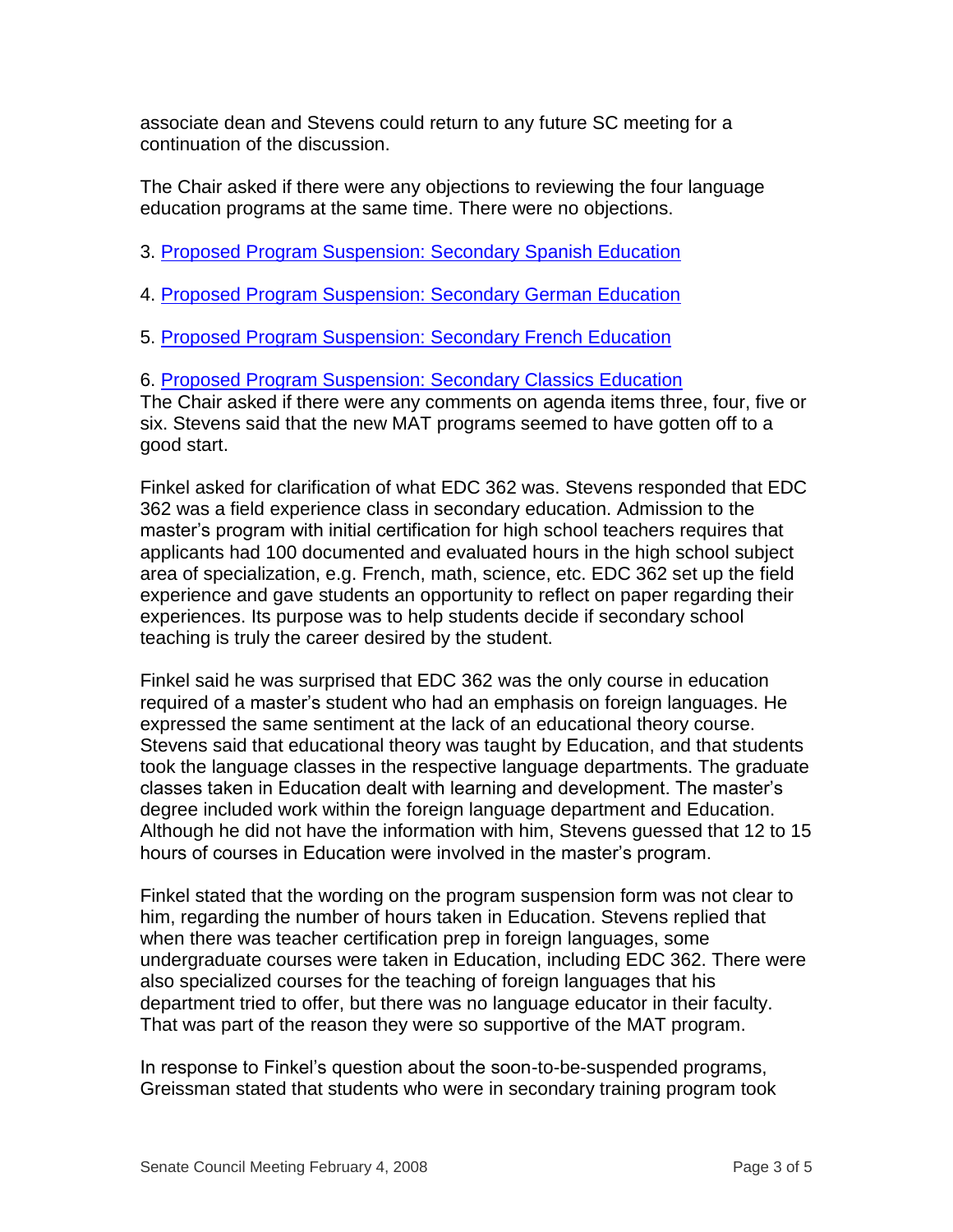Education courses, but to the detriment of the advanced courses in language, so could be ill-prepared to do language teaching. The idea with the MAT program was to front-load the language study and then do the methodology portion at the master's level. Stevens agreed and said that content preparation did not receive a significant emphasis until the recent MAT changes. There was always a 30-33 hour minimum of credit hours required in the major, which was a nice collection of one language and other support classes. Looking at a straight bachelor's degree in French, there were more hours in French than in instructor preparation. This was part of the interest in moving to the MAT program – a focus on content at the undergraduate level and a focus on teaching education at the master's level.

It was clarified that the proposal was to suspend a program in the Department of Curriculum and Instruction in secondary language instruction in favor of two alternatives – one is the MAT in teaching a foreign language and the other is an undergraduate program in the foreign language itself, leading towards a teaching certification.

Anderson asked about the three existing students in the Secondary Spanish Education program – Stevens said they had or will have the opportunity to apply to the MAT program, which he assumed is what happened to those students.

In response to a question from Finkel, Stevens said that the remaining secondary education majors at the undergraduate level were history, sociology, political science, economics, sciences, etc. He said the most common was history, but there were several variations that the department would work with relative to the actually major. For example, a focus on science could be focused even more on biology, chemistry, etc. Upon graduation, a person in the biology area could graduate with a bachelor of science degree in biology, a bachelor of arts degree in biology, or a bachelor of arts in secondary education with a major emphasis in biology.

There being no further comments, the Chair asked Stevens about a preferred effective date. Stevens said that an immediate effective date would be best.

Chappell **moved** to approve the suspensions of the secondary education programs in Spanish, German, French and Classics, effective immediately, with a positive recommendation. Wood **seconded**. A **vote** was taken and the motion **passed** unanimously with seven in favor.

Stevens noted that he would speak with others in his department about considering a suspension of the Dramatics and Speech Education program, as opposed to the proposed deletion, to look at the possibility of adding some type of secondary or support area in drama to encourage some students to strengthen that disciplinary area within a field in English.